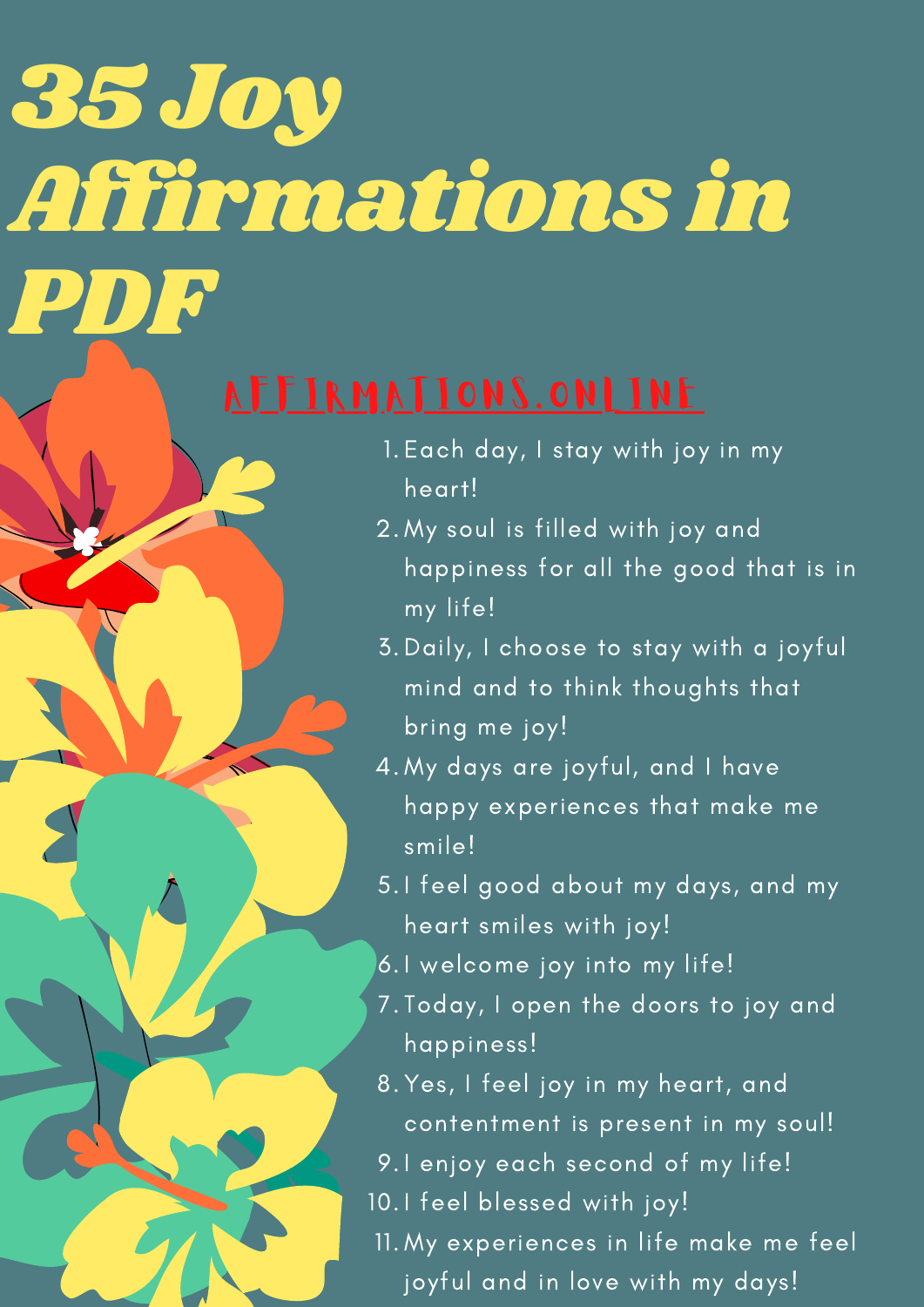# 35 Joy Affirmations in PDF

12. I am a joyful person living a joyful life!

13. I am a happy person whose heart is filled with joy!

14. Nothing can stop me from feeling joyful!

15. Each day, my heart is overwhelmed with joy and happiness!

16. I smile with joy on a daily basis! 17. My each experience brings happiness, joy and contentment to me! 18. My each smile is a smile of joy! 19. With each step that I make, joy comes to me!

20. My actions bring joyful results to me!

21. I experience joy and freedom; I breathe easily!

22. With each breath that I take, I feel joyful!

23. I gladly welcome the joyful days that await me!